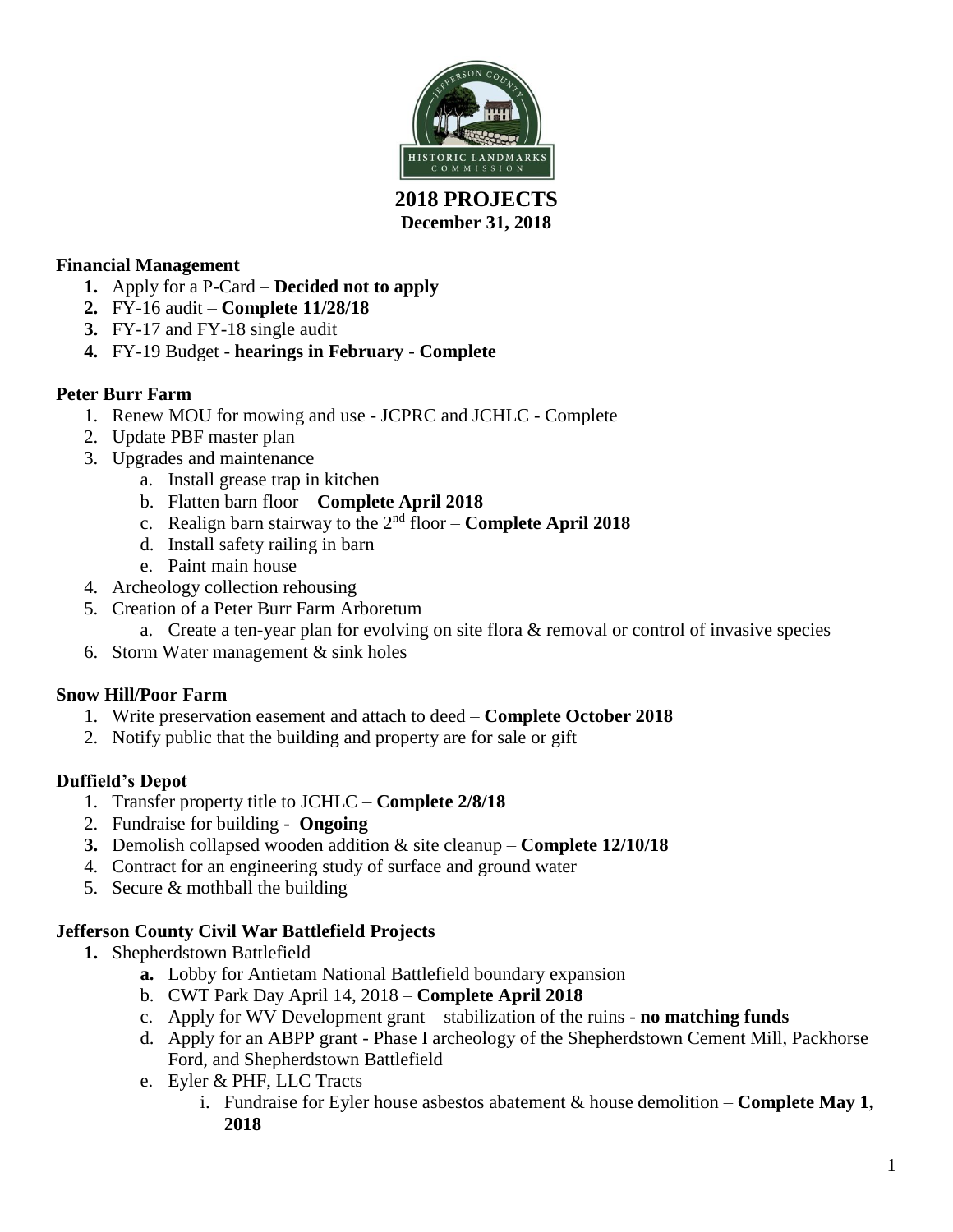- ii. house demolition
- iii. Conservation easement
- 2. Harpers Ferry
	- a. Monitor development of outdoor resort plans
- 3. Smithfield Crossing/Middleway projects
	- a. Support Middleway Conservancy efforts
	- b. Commercial Liability Partners land acquisition
	- c. Lake Louise
- 4. Summit Point
	- a. Support battlefield friends group
	- b. Kubic property acquisition?
	- c. Section 106 Review report \_ Magaha easement **Complete May 25, 2018**
- 5. Williamsport Action
	- a. JCFPB project

#### **NR projects and documentation of historic sites**

- 1. Submit supplemental NR nomination information for all current NR properties
- **2.** Apply for National Historic Landmark status for JC Courthouse **NPS staff visited May 7, 2018**
- 3. NR nomination *Wild Goose* Demer **Complete April 20, 2018**
- **4.** NR nomination –*The Rocks* Kelly **SHPO Office visit May 7, 2018**
- 5. JC Landmark nomination *Johnsontown Church-* Demer **Complete March 14, 2018**
- 6. NR nomination *McMurran Farm -* **owner approval April 3, 2018 – Nomination development assigned to J. Demer**
- 7. Identify one addition property to begin NR nomination process
- 8. Research ways of adding HR survey data to database in GIS Office
- 9. Update online information; Maps and database **Complete**
- 10. Route 340 NR research
- 11. Belvedere Major subdivision- BZA Appeal **Complete June 28, 2018**
- 12. JCHLC Nomination *Rose Lawn*

## **Education Projects**

- **1.** Host an AmeriCorps member, Lauren Kelly **Complete August 24, 2018**
- **2.** Host a part-time AmeriCorps member, Meaghan Papeika **ongoing**
- 3. Host a Shepherd University a summer intern Amanda Harmon Geomatics
- 4. Make **Clio** entries on historic sites in JC
- 5. Quarterly article in the *Observer –* **Started in February 2018**

## a. **May National Historic Preservation month**

- 6. Teacher Training Materials
	- a. Burr Farm
	- b. Teaching with historic places
	- c. Teaching architecture
- 7. Seek funding for semi-annual speaker series: Topics include
	- a. Rural Design Standards for Jefferson County
		- b. Adaptive reuse and local zoning
		- c. Adaptive reuse of agricultural structures

## **WV GeoExplorer Project**

- 1. Future for WV GeoExplorer Wiki– possible home(s) a. APUS
- 2. Funding possibilities for WV GeoExplorer
	- a. Jefferson County Historical Society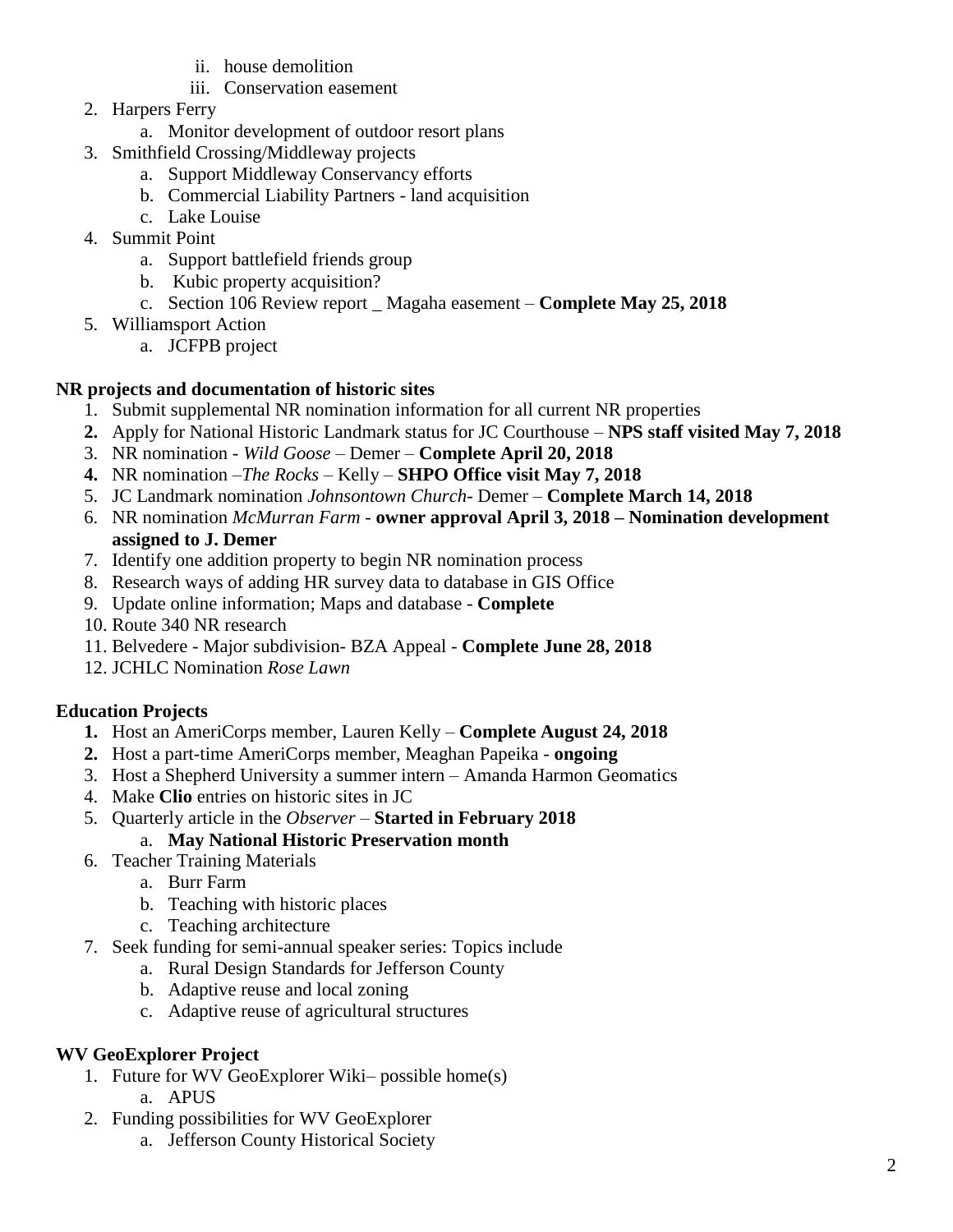#### b. APUS

## **Morgan's Grove Historic District**

- 1. Monitor progress on the Shepherdstown bike path and its impact on historic sites
- 2. Williamsport Action Civil War Battlefield
- 3. Highway marking signs MGHD
- 4. Create a friends group
	- **a.** Community Club project: **Met with CC Board September 12, 2016**
	- b. Rev War Activity Annually in July?
	- c. Corporation of Shepherdstown?

#### **Middleway Historic District**

1. Support Middleway Conservancy projects

#### **Projects to work on with Engineering, Planning, and Zoning Department**

- **1.** Text amendments Zoning Ordinance to include Historic Preservation **Enacted March 29, 2018**
- 2. Delay of demolition ordinance for historic structures
- **3.** Sharing a part-time employee with Office of Planning

#### **Blakeley Easement Project**

- 1. Create and assign conservation easement portion to LTEP
	- a. Baseline survey contract with Mark Schiavone
	- b. Prepare easement in conjunction with LTEP
	- c. Budget for contribution to LTEP stewardship fund, \$1,000 per year for five years
- 2. Create an annual monitoring program for the preservation easement

## **Heritage Tourism**

- 1. Lobby for Antietam Battlefield boundary expansion
- 2. Lobby Corporation of Shepherdstown to create, plan and execute events on the Shepherdstown Battlefield & Packhorse Ford, e.g. Potomac River Walk, reenactments, etc.
- 3. Washington Homes Tour in JC based at Happy Retreat
- 4. Reformat & reprint driving tours
- 5. Produce a Washington Homes brochure
- 6. Produce a Beeline March brochure **Complete November 26, 2018**
- 7. WV Road signage historic districts and battlefields
- 8. Lobby **Journey Through Hallowed Ground National Heritage Area** for inclusion of Shepherdstown and Charles Town – **(2019)**
- 9. Install two War Department signs on Shepherdstown Battlefield **Complete August 10, 2018**
- 10. Pull off design and construction Shepherdstown Battlefield **Complete May 28, 2018 only in highway RW**
- 11. Signage for bike trails along/on Civil War troop march routes
- 12. Construct viewing platform off River Rd of the Cement Mill ruins, Scout project?
- 13. Construct a walking path connecting Shepherdstown and the Cement Mill **impractical**

#### **Fundraising and Grants**

- 1. Establishment of fundraising committee
	- a. Leigh Koonce
	- b. John Allen, Walter Washington, Doug Perks, Liz McDonald
- 2. Submit projects grants as appropriate
- 3. Focus on *Our History, Our Community* Fund at EWVCF Goal: \$100,000
	- a. Budget line item of \$2,000 per fiscal year -